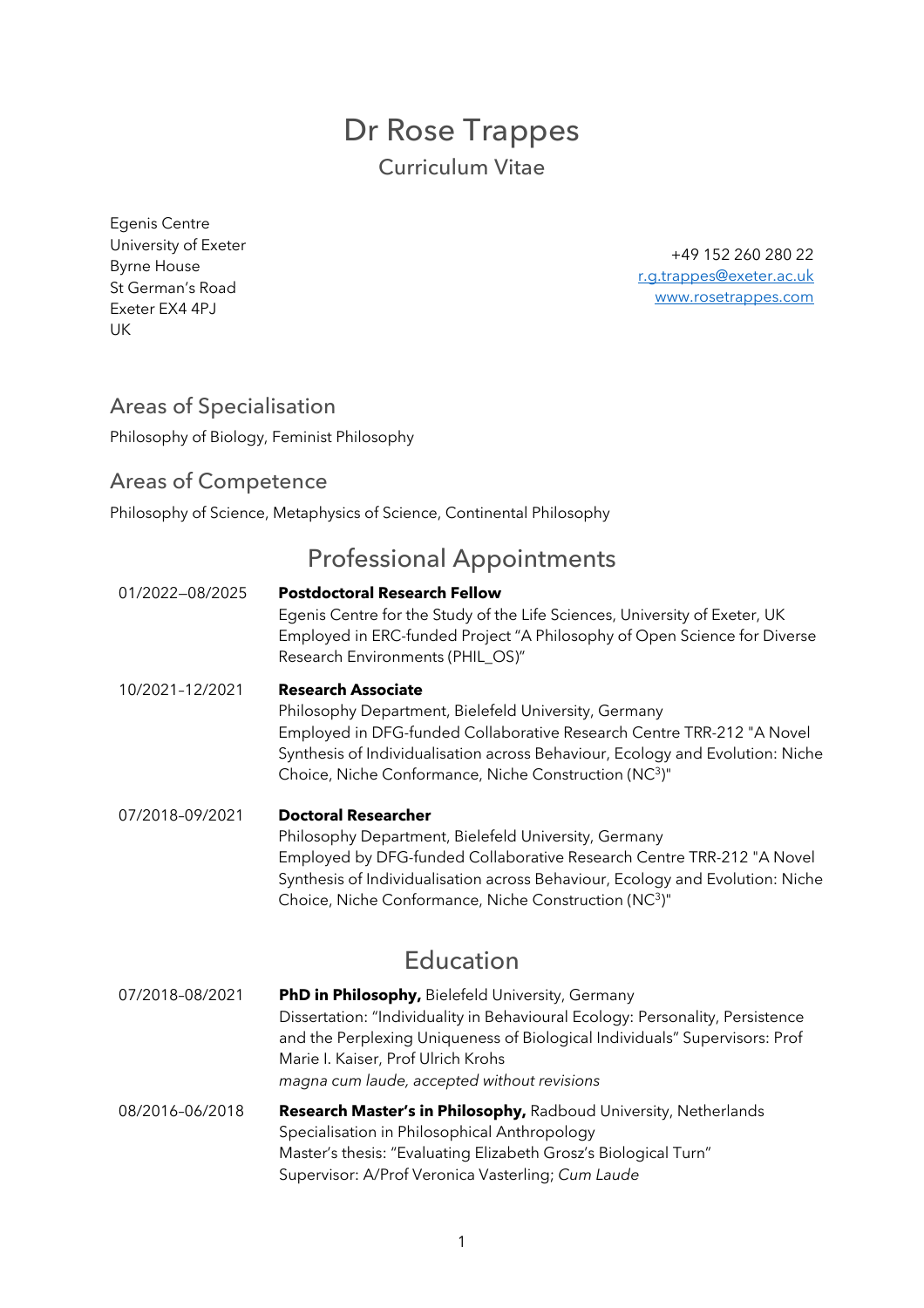| 02/2011-11/2015 | <b>Bachelor of Arts (Hons), University of Queensland, Australia</b> |
|-----------------|---------------------------------------------------------------------|
|                 | Extended major in Philosophy; First Class Honours                   |

| 02/2011-11/2014 | <b>Bachelor of Science, University of Queensland, Australia</b> |
|-----------------|-----------------------------------------------------------------|
|                 | Major in Biochemistry and Molecular Biology                     |

# Publications

#### Dissertation

Trappes, Rose. 2021. *Individuality in Behavioural Ecology. Personality, Persistence, and the Perplexing Uniqueness of Biological Individuals.* Bielefeld: Bielefeld University. https://doi.org/10.4119/unibi/2959077

### Articles

| 2022 | Kaiser, Marie I. and Rose Trappes. 2022. "Individual-level Mechanisms in<br>Ecology and Evolution." In From Biological Practice to Scientific Metaphysics,<br>edited by Alan C. Love, Janella Baxter, William Bausman, Oliver Lean, C.<br>Kenneth Waters. Minnesota Studies, Vol. 23, University of Minnesota Press                                                                     |
|------|-----------------------------------------------------------------------------------------------------------------------------------------------------------------------------------------------------------------------------------------------------------------------------------------------------------------------------------------------------------------------------------------|
|      | Trappes, Rose, Behzad Nematipour, Marie I. Kaiser, Ulrich Krohs, Koen J. van<br>Benthem, Ulrich R. Ernst, Jürgen Gadau, Peter Korsten, Joachim Kurtz, Holger<br>Schielzeth, Tim Schmoll, Elina Takola. 2022. "How Individualized Niches Arise:<br>Defining Mechanisms of Niche Construction, Niche Choice, and Niche<br>Conformance" BioScience. https://doi.org/10.1093/biosci/biac023 |
| 2021 | Trappes, Rose. 2021. "Defining the Niche for Niche Construction:<br>Evolutionary and Ecological Niches." Biology and Philosophy. 36: 31.<br>https://doi.org/10.1007/s10539-021-09805-2                                                                                                                                                                                                  |
|      | Kaiser, Marie I. and Rose Trappes. 2021. "Broadening the Problem Agenda of<br>Biological Individuality: Individual Differences, Uniqueness, and Temporality."<br>Biology and Philosophy. 36: 15. https://doi.org/10.1007/s10539-021-09791-5                                                                                                                                             |
|      | Heydari, Arash, Ali Teymoori, and Rose Trappes. 2021. "Honor killing as a<br>dark side of modernity: Prevalence, common discourses, and a critical view"<br>Social Science Information. 60 (1): 86-106.<br>https://doi.org/10.1177/0539018421994777                                                                                                                                     |
| 2020 | Trappes, Rose, Daniel Cohnitz, Viorel Pâslaru, T.J. Perkins, and Ali Teymoori.<br>2020. "The Online Alternative: Sustainability, Justice, and Conferencing in<br>Philosophy." European Journal of Analytic Philosophy. 16 (2): 145-172.<br>https://doi.org/10.31820/ejap.16.2.7                                                                                                         |
| 2019 | Trappes, Rose. 2019. "Evaluating Elizabeth Grosz's Biological Turn." Hypatia.<br>34 (4): 736-754. https://doi.org/10.1111/hypa.12487                                                                                                                                                                                                                                                    |
|      | <b>Book Reviews</b>                                                                                                                                                                                                                                                                                                                                                                     |
| 2020 | Trappes, Rose. 2020. "Review of Laura Hengehold: Simone de Beauvoir's<br>Philosophy of Individuation." philoSOPHIA. 10(1):131-135.<br>https://doi.org/10.1353/phi.2020.0008                                                                                                                                                                                                             |
| 2019 | Trappes, Rose. 2019. "Almost but not quite human: defining the human<br>species through infrahuman figures. Review of Megan Glick: Infrahumanisms."<br>Metascience. 29:147-150. https://doi.org/10.1007/s11016-019-00466-2                                                                                                                                                              |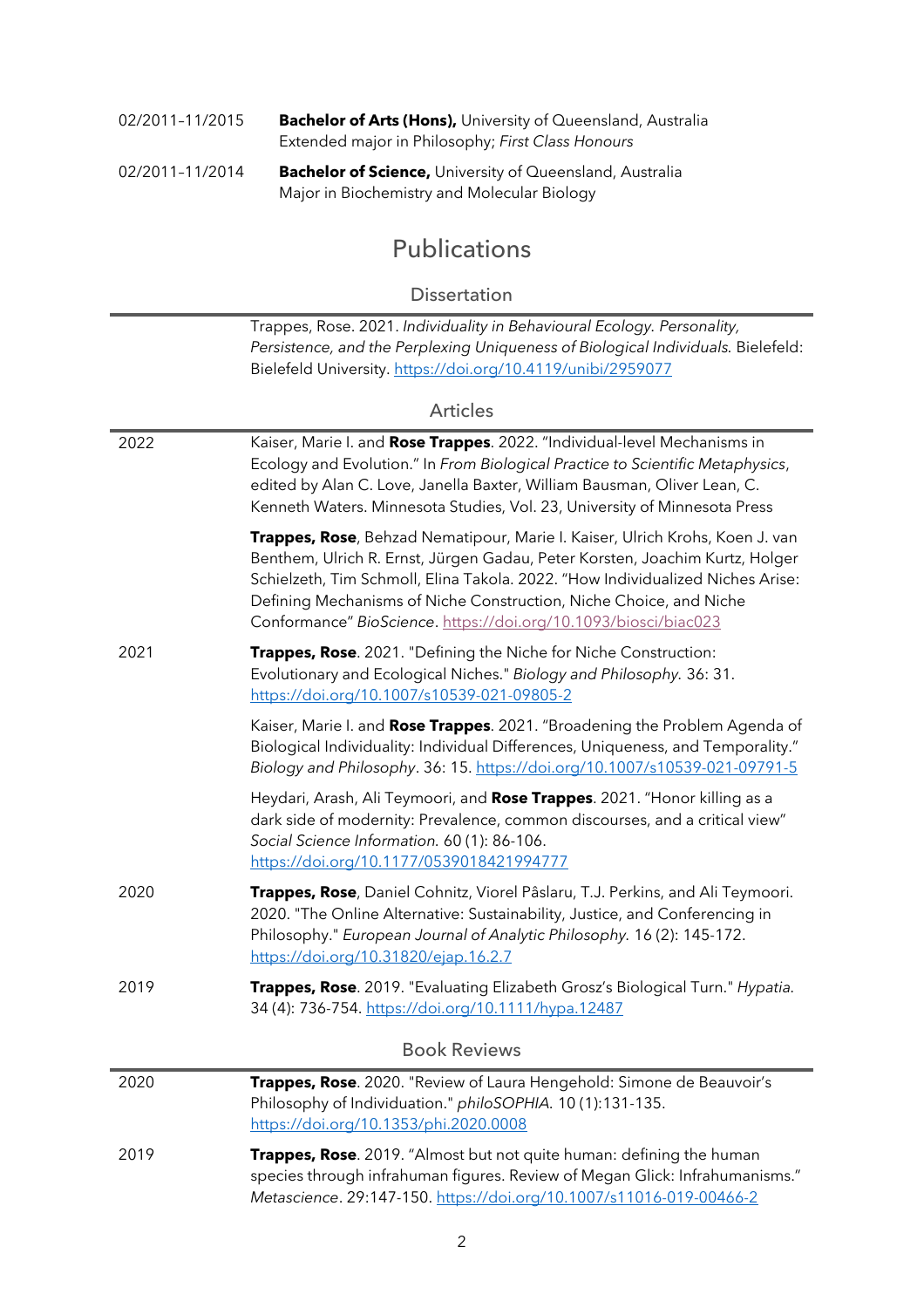| 2018       | Trappes, Rose. 2018. "Review of Laura Hengehold, Nancy Bauer (Eds.): A<br>Companion to Simone de Beauvoir." Phenomenological Reviews.<br>http://reviews.ophen.org/2018/09/22/laura-hengehold-nancy-bauer-eds-<br>companion-to-simone-de-beauvoir/                                                                                                                                  |
|------------|------------------------------------------------------------------------------------------------------------------------------------------------------------------------------------------------------------------------------------------------------------------------------------------------------------------------------------------------------------------------------------|
| 2017       | Trappes, Rose. 2017. "Review of Karen Vintges: A New Dawn for the Second<br>Sex: Women's Freedom Practices in World Perspective." Hypatia Reviews<br>Online. http://hypatiareviews.org/reviews/content/331                                                                                                                                                                         |
|            | <b>Magazines</b>                                                                                                                                                                                                                                                                                                                                                                   |
| 2017       | Teymoori, Ali and Rose Trappes. 2017. "A revolution in thinking: Immanuel<br>Kant's influence on psychology." The Psychologist 30: 92-95.                                                                                                                                                                                                                                          |
|            | Under review and in preparation                                                                                                                                                                                                                                                                                                                                                    |
|            | Trappes, Rose. [under review] "Animal Behaviour in Times of Big Data:<br>Assessing the Transformative Potential of Tracking Technology." Synthese,<br>special issue Digital Studies of Digital Science, ed. Charles Pence and Luca<br>Rivelli.                                                                                                                                     |
|            | Trappes, Rose. [major revisions] "Individual Differences and Individuality in<br>Behavioural Ecology" Studies in History and Philosophy of Science.                                                                                                                                                                                                                                |
|            | Dorninger, Christian, Christopher Luederitz, Rose Trappes, Julius Rathgens,<br>Max-Friedemann Kretschmer, Lynn Chiu, Henrik von Wehrden, Roberto<br>Cazzolla Gatti and Guido Caniglia [under review] "Why care about niches? A<br>cross-disciplinary review to understand agent-environment interactions for<br>sustainability" Environmental Innovation and Societal Transitions. |
|            | Trappes, Rose, Behzad Nematipour and Ulrich Krohs (editors). "Niches in<br>Ecology and Evolution." Special Issue in Biology and Philosophy.                                                                                                                                                                                                                                        |
|            | Trappes, Rose, Alkistis Elliott-Graves and Marie I. Kaiser [in preparation]<br>"Epistemological Challenges of Individuality"                                                                                                                                                                                                                                                       |
|            | <b>Talks and Conferences</b>                                                                                                                                                                                                                                                                                                                                                       |
|            | <b>Invited Talks</b>                                                                                                                                                                                                                                                                                                                                                               |
| 13/01/2022 | "What is Individuality in Behavioural Ecology" InChangE Workshop, Bielefeld<br>University.                                                                                                                                                                                                                                                                                         |
| 08/12/2020 | "Population Thinking and Uniqueness of Individuals" Evolution Seminar,<br>Bielefeld University (online).                                                                                                                                                                                                                                                                           |

| 12/06/2020 | "Studying Individuality" SFB-TRR212 Seminar Series, University of Münster<br>(online). |
|------------|----------------------------------------------------------------------------------------|

| 16/01/2020 | "Like a human fingerprint: Uniqueness and biological individuality"   |
|------------|-----------------------------------------------------------------------|
|            | Philosophy and History of Science Colloquium, Ruhr University Bochum. |

- 23/10/2019 "Defining the niche for niche construction" Institute of Ecology and Evolution Seminar, Jena University.
- 23/04/2019 "Process ontology and individuation practices in biology" Institute for Interdisciplinary Studies of Science Colloquium, Bielefeld University.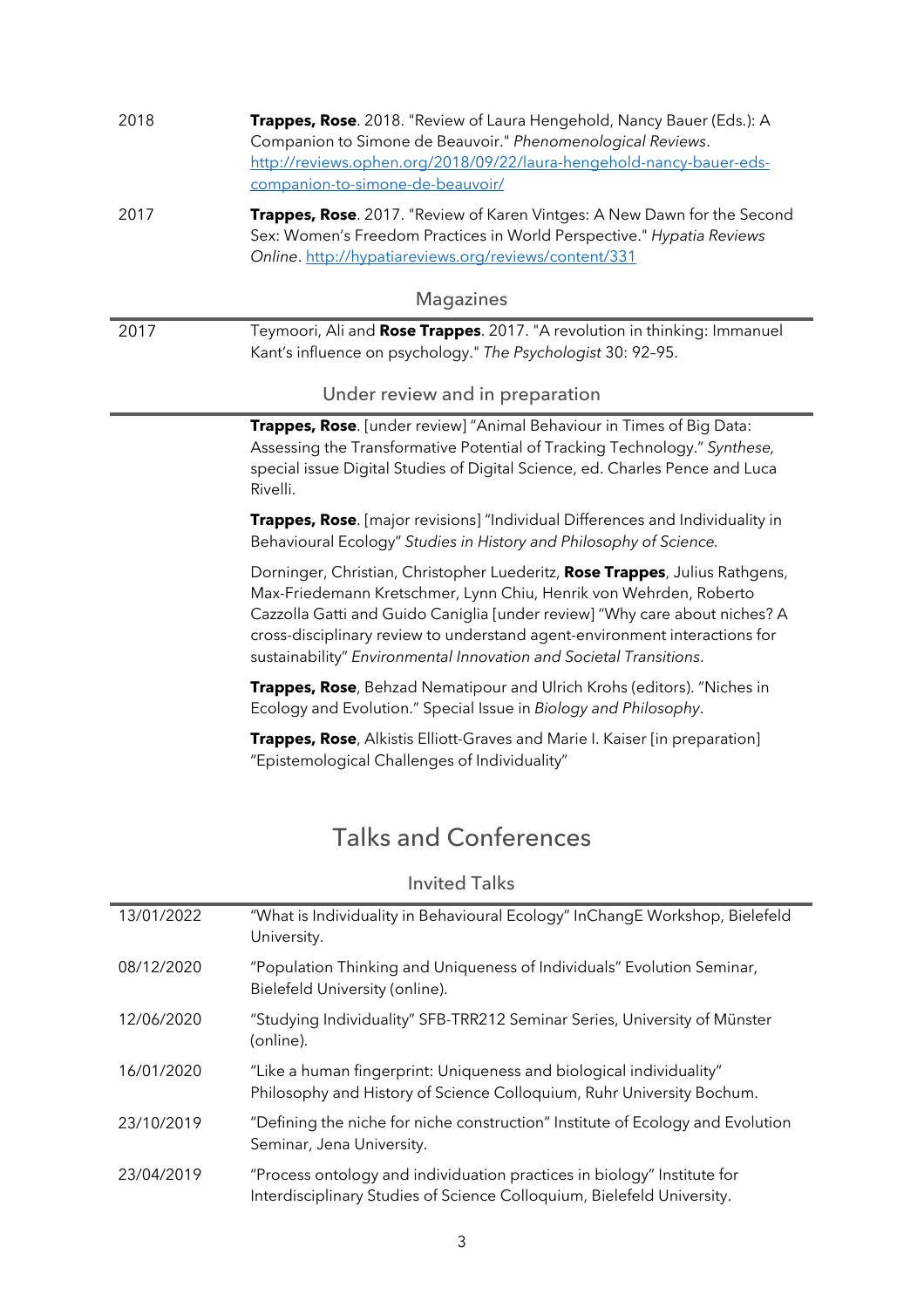Conference Presentations (selected)

| 08/2022                      | "The Pervasiveness of Sex in Behavioural Ecology" GWP2022: Conference for<br>the German Philosophy of Science Association, TU Berlin.                                                   |  |
|------------------------------|-----------------------------------------------------------------------------------------------------------------------------------------------------------------------------------------|--|
| 07/2022                      | "Sharing Movement Data to Answer Big Questions: Are there Trade-Offs in<br>Opening Ecological Observation?" SPSP2022, Ghent University.                                                 |  |
| 15/07/2021                   | "Can Scientists Study Individuals?" ISHPSSB2021, Online.                                                                                                                                |  |
| 18/03/2021                   | "Big Data in Behavioural Biology" Digital Studies of Digital Science (DS <sup>2</sup> ),<br>Catholic University of Louvain, Online.                                                     |  |
| 28/10/2020                   | "Explaining Honour Killing with Sexism and Marginalisation" (with Ali<br>Teymoori) Australasian Post-Humanities Seminar, Online.                                                        |  |
| 10/07/2019                   | "Defining the niche for niche construction" ISHPSSB, Oslo University.                                                                                                                   |  |
| 28/05/2019                   | "What is niche construction constructing?" MGSE/EvoPAD/NC <sup>3</sup> Joint<br>Symposium, University of Münster.                                                                       |  |
| 11/04/2019                   | "Carving up reality: Scientific metaphysics and aspirational ontology." Realities<br>and Fantasies: Workshop for the Amsterdam School of Cultural Analysis,<br>University of Amsterdam. |  |
| 26/02/2019                   | "What Fish is This? Process ontology and identification practices." GWP2019,<br>Köln University.                                                                                        |  |
| <b>Workshop Organisation</b> |                                                                                                                                                                                         |  |
| 2-3/07/2020                  | "Niche construction and other mechanisms in ecology and evolution" (with<br>Marie Kaiser), Online Workshop, Bielefeld University.                                                       |  |
| 15-16/07/2019                | "Philosophical perspectives on ecological niches" (with Ulrich Krohs, Marie<br>Kaiser and Behzad Nematipour), Workshop, University of Münster.                                          |  |
| 10/07/2019                   | "Concepts and Understanding in Ecology" (with Philipp Haueis) Panel,<br>ISHPSSB, Oslo University.                                                                                       |  |
| 29/09/2017                   | "Lifting the Blinds: Workshop on Diversity in Philosophy" (with Hans-Georg<br>Eilenberger), Workshop, Radboud University.                                                               |  |

# Teaching

#### Lecturer

| WiSe 2021-22 | Philosophie der Lebenswissenschaften [Philosophy of the Life Sciences],<br>Bachelor course, Bielefeld University                                  |
|--------------|---------------------------------------------------------------------------------------------------------------------------------------------------|
| SoSe 2020    | Evolutionstheorie und ihre Anwendungen [Evolutionary Theory and its<br>Applications], Bachelor course, Bielefeld University (online)              |
| WiSe 2019-20 | Einführung in die feministische Philosophie [Introduction to feminist<br>philosophy] (with Johanna Wagner), Bachelor course, Bielefeld University |

Guest lecturer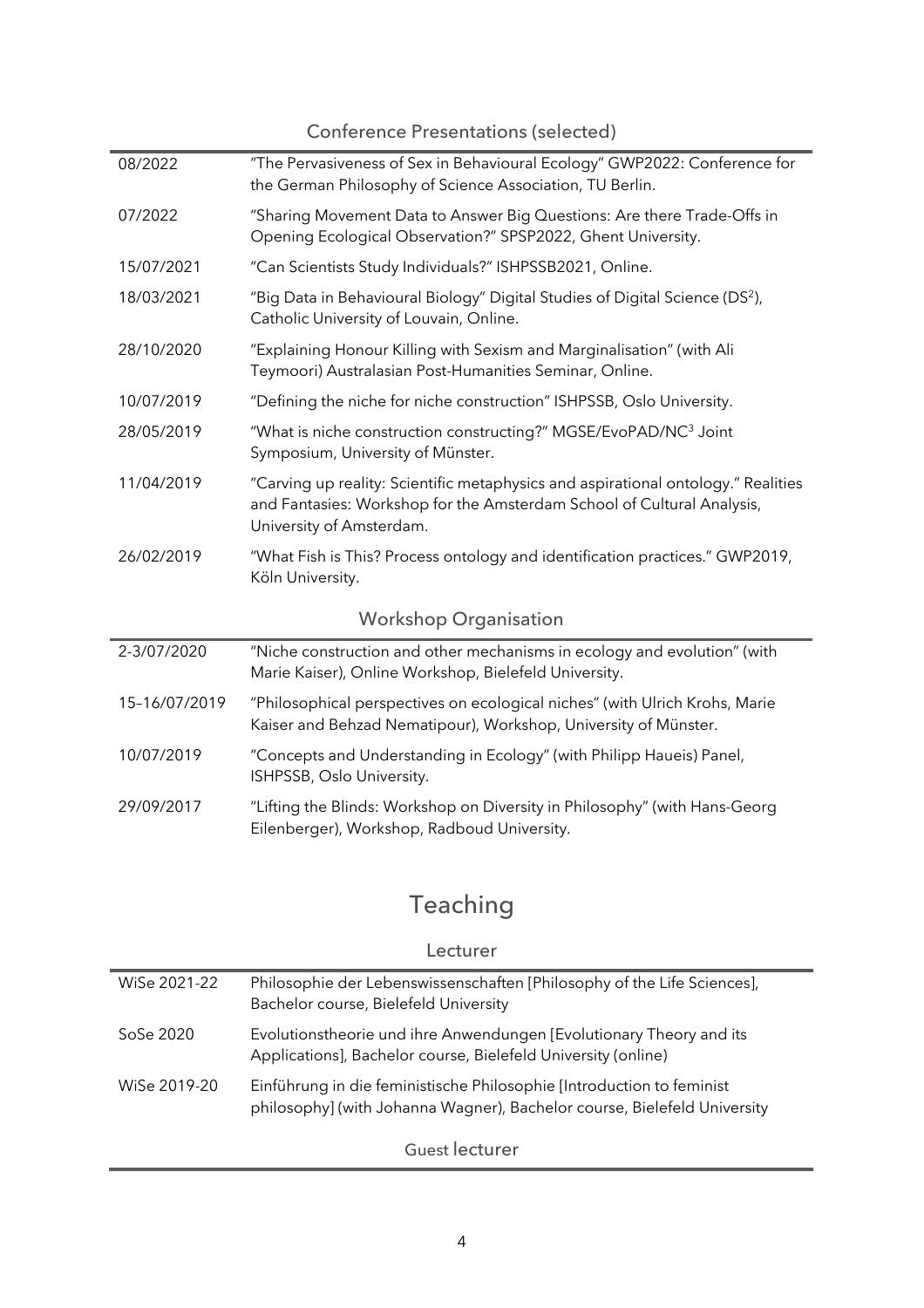| 2018-present | "Feminism and Biology" in Feminist Philosophy: Bodies, Binaries and Beyond,<br>Advanced bachelor course, Rotterdam University                                                                                                                          |  |
|--------------|--------------------------------------------------------------------------------------------------------------------------------------------------------------------------------------------------------------------------------------------------------|--|
| SoSe 2019    | "Biodiversity and Conservation" in Philosophy of Environmental Sciences.<br>Advanced bachelor course, Bielefeld University                                                                                                                             |  |
| SoSe 2019    | "De Beauvoir: Phenomenology of sex and the role of biology" in<br>Phenomenology of Gender and Race. Master's course, Radboud University                                                                                                                |  |
|              | <b>Teaching Assistant</b>                                                                                                                                                                                                                              |  |
| SoSe 2018    | Methods and Skills of Philosophical Research<br>Research Master's course, Radboud University                                                                                                                                                           |  |
| 2017         | NOISE Gender Studies Summer School<br>Graduate Summer School, Utrecht University                                                                                                                                                                       |  |
| 2015         | <b>BIOC3005 Molecular Systems Biology</b><br>Advanced bachelor course, University of Queensland                                                                                                                                                        |  |
| 2014         | BIOL1020 Genes, Cells and Evolution<br>Introductory bachelor course, University of Queensland                                                                                                                                                          |  |
| Supervision  |                                                                                                                                                                                                                                                        |  |
| 2021         | Sören Schutforth, Master of Education Thesis, Bielefeld University. "Müssen<br>nichtmenschliche Menschenaffen Gebärdensprache lernen, damit wir sie<br>verstehen können?" [Do nonhuman apes need to learn sign language for us to<br>understand them?] |  |
| 2020         | Laura Käppele, Bachelor Thesis, Bielefeld University. "Objektivizierung durch<br>den male gaze" [Objectification through the male gaze]                                                                                                                |  |

# Academic Services

| Refereeing     |                                                                                                                                                            |  |
|----------------|------------------------------------------------------------------------------------------------------------------------------------------------------------|--|
| 2020-present   | Biology & Philosophy, History and Philosophy of the Life Sciences, Simone de<br>Beauvoir Studies, HYLE (International Journal for Philosophy of Chemistry) |  |
|                | <b>Reading Groups and Departmental Seminars</b>                                                                                                            |  |
| 2022-present   | Co-convenor, "FEMPoS" Feminist Philosophy of Science Reading Group,<br>online.                                                                             |  |
| 2018-2021      | Convenor, "Classics and Gems" Philosophy of Science Reading Group,<br>Bielefeld University.                                                                |  |
| 2018-2019      | Organiser, Philosophy of Science Seminar, Bielefeld University.                                                                                            |  |
| Representation |                                                                                                                                                            |  |
| 2018-2021      | PhD Student representative, Executive Board for the SFB-TRR212, Bielefeld<br>University.                                                                   |  |
| 2016-2018      | Student representative, Research Master's in Philosophy Curriculum<br>Committee, Radboud University.                                                       |  |